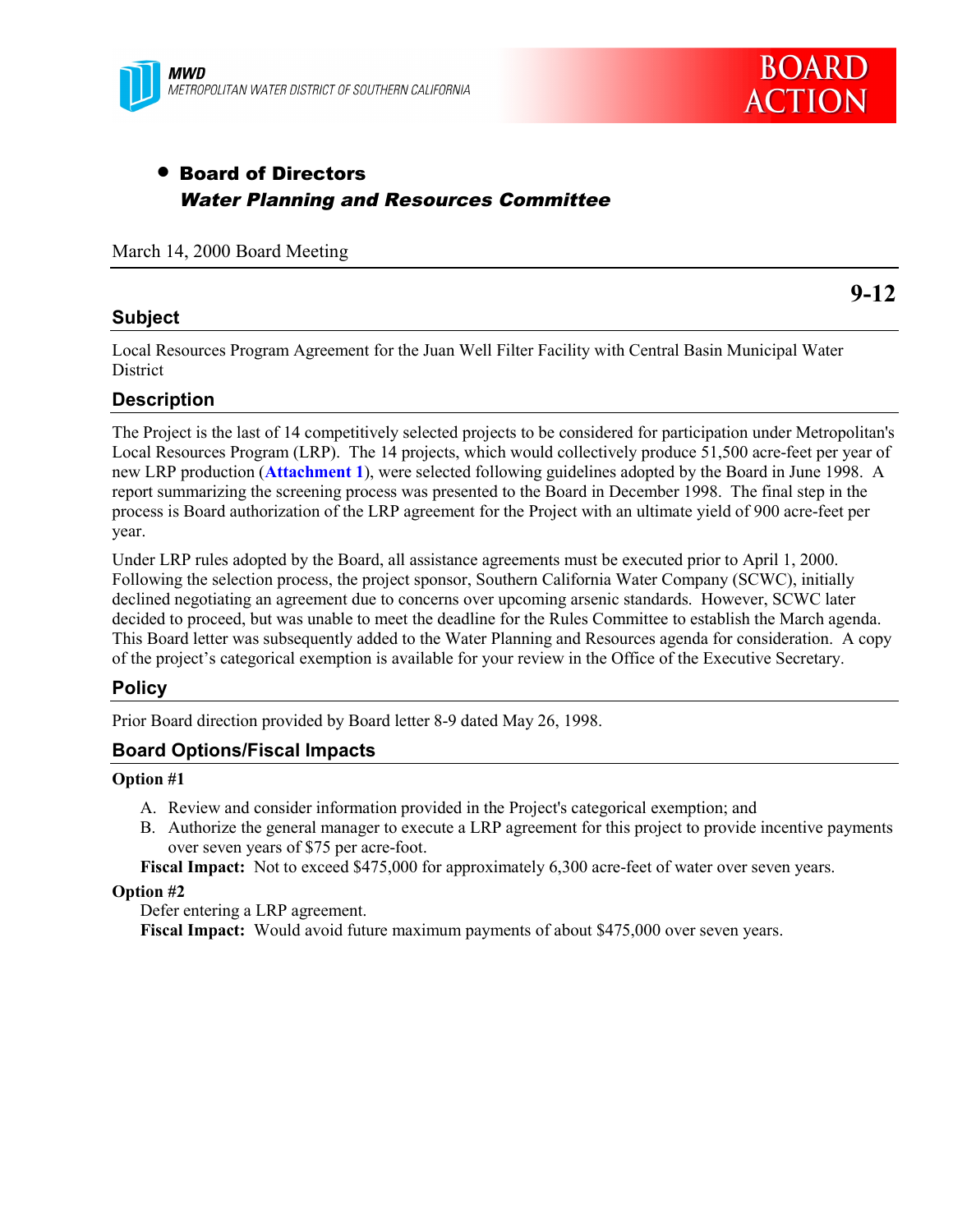### **Staff Recommendation**

Option # 1.

rhers M. mu 3/9/2000 *Date Stephen N. Arakawa Acting Manager, Water Resource Management*  $\epsilon$ onal ' K 3/9/2000 *General Manager Date*

**Attachment 1**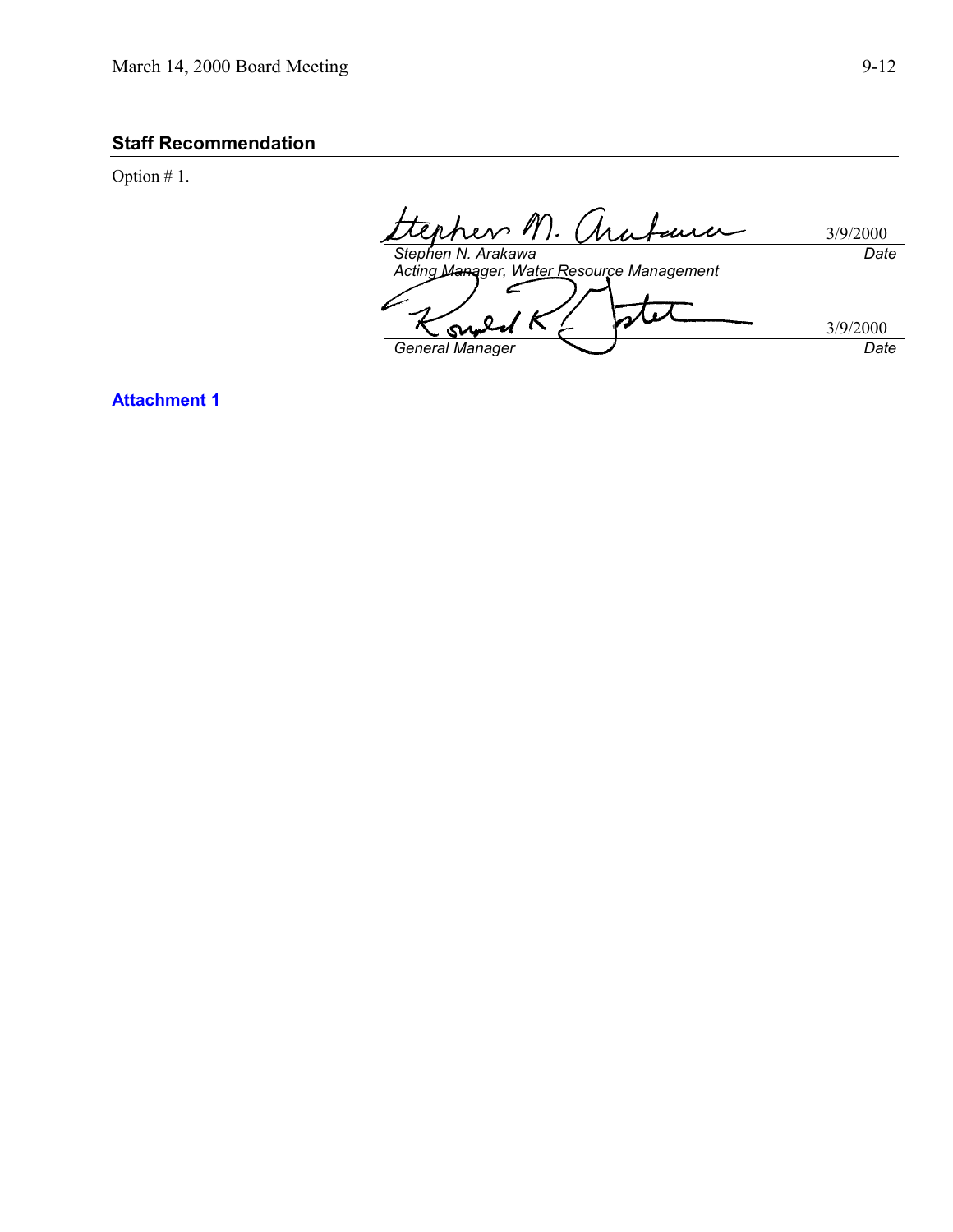### **Detailed Report**

### Local Resources Program Background

In June 1998, with endorsement of the member agencies, Metropolitan's Board of Directors established the Local Resources Program (LRP). Metropolitan issued a competitive Request for Proposals (RFP) for 53,000 acre-feet per year (AFY) of production. Twenty-eight proposals were received, and in the ensuing two-month period reviewed, by a committee made up of Metropolitan staff and water resource consultants using weighting criteria for ranking factors adopted by the Board. In December 1998, staff reported to the Board that the review committee identified 14 projects that best meet the selection criteria. Those 14 projects would collectively yield about 51,500 AFY (see Figure 1).

Project implementation would help the region meet the year 2020 goal of 500,000 AFY for recovered groundwater and recycled water production. An estimated 125,000 AFY shortfall in meeting the goal was identified in the RFP. This locally developed water improves regional water supply reliability by displacing requirements for future Metropolitan capital improvements and water importation.

### Project Features

The Juan Well Filter Facility (Project) is one of the 14 selected projects. Southern California Water Company's (SCWC) 900 acre-feet per year (AFY) project will remove high levels of iron and manganese and reduce arsenic levels from a groundwater well located in the city of Hawaiian Gardens for municipal use. This will reduce the demand for an equal amount of potable supplies from Metropolitan that SCWC has provided since the well was removed from service in 1993. This locally developed water improves regional water supply reliability by displacing requirements for future Metropolitan capital improvement and water importation. SCWC will construct and operate the Project under an agreement with Central Basin. The Project's features are provided in the Project Description.

The Project complies with the LRP criteria adopted by the Board in June 1998. Subject to the Board's approval, the proposed Project would receive financial assistance of \$75 per acre-foot over seven years as specified in SCWC's proposal. A corresponding annual contribution from the start of operation (1999-2000) through 2005-2006 will be included in future O&M budgets. Metropolitan will provide up to \$67,500 annually for a total contribution of about \$475,000 for approximately 6,300 acre-feet over seven years. Metropolitan's financial contribution to the Project would be provided to SCWC through Central Basin under a seven-year agreement term. In turn, Central Basin and SCWC will execute an agreement which outlines the financial arrangement of Metropolitan incentives between the two agencies. Figure 3 is a schedule of Metropolitan's projected annual contribution to the Project.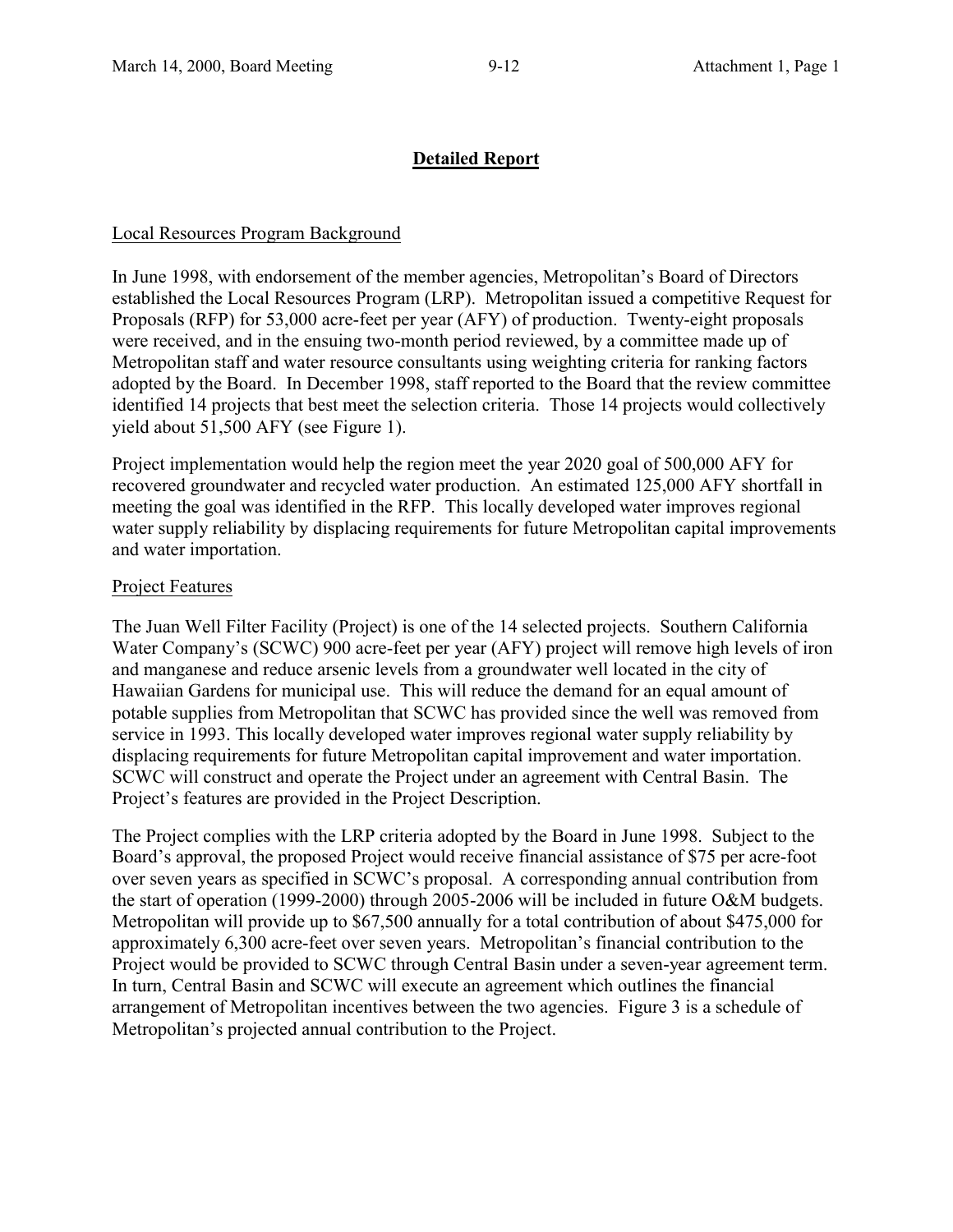### Environmental Documentation

Pursuant to the California Environmental Quality Act (CEQA), the Department of Health Services, acting as the Lead Agency, has prepared a categorical exemption for the Project. Metropolitan, as a Responsible Agency due to its financial participation in the Project, is required to review and consider the information provided in the categorical exemption prior to reaching a decision on the Project. A copy of the Lead Agency's categorical exemption are available for your review in the office of the Executive Secretary. No further environmental documentation is necessary for you to act upon in this matter.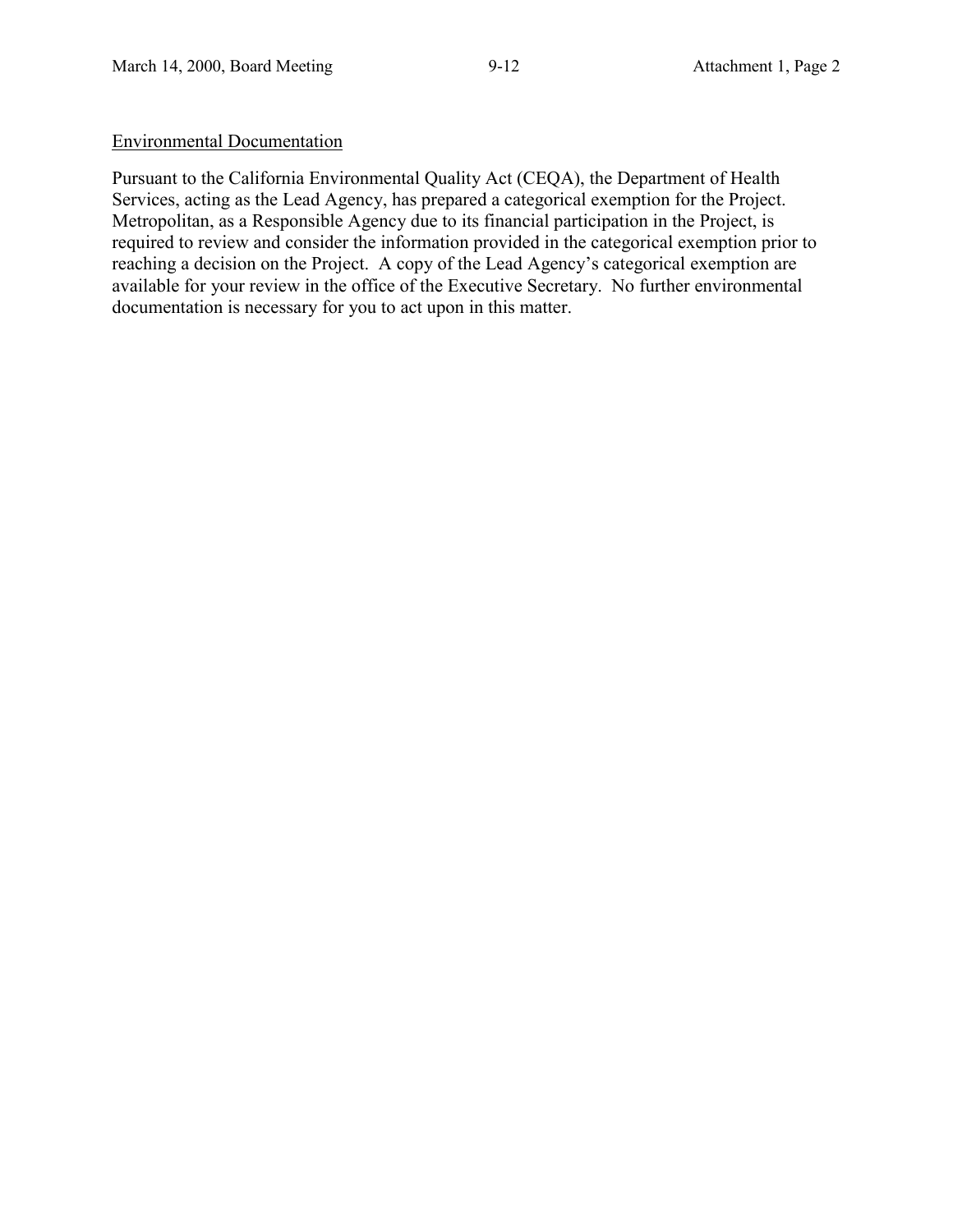# **FIGURE 1**

### **LOCAL RESOURCES PROGRAM 14 Selected Projects**

| <b>Selected Projects</b>                    | Ultimate<br>Yield<br>(AFY) | Financial<br>Incentive<br>(\$/AF) | Total MWD<br>Contribution<br>$($ \$) | Agreement<br>Term<br>(yrs.) | Total<br>Yield*<br>(AF) | <b>MWD</b><br>Board<br>Approval | Executed<br>Agreement |
|---------------------------------------------|----------------------------|-----------------------------------|--------------------------------------|-----------------------------|-------------------------|---------------------------------|-----------------------|
|                                             |                            |                                   |                                      |                             |                         |                                 |                       |
| Westlake Wells - Tapia WRF Intertie Project | 150                        | 130                               | 78,000                               | 4                           | 600                     | X                               | x                     |
| <b>Temescal Basin Desalting Facility</b>    | 10,000                     | 100                               | 25,000,000                           | 25                          | 250,000                 | X                               | x                     |
| Dry Weather Runoff Reclamation Facility     | 280                        | 150                               | 1,050,000                            | 25                          | 7,000                   | x                               | x                     |
| <b>Colored Water Treatment Facility</b>     | 11,300                     | 97-169                            | 37,115,824                           | 25                          | 277,792                 | x                               | x                     |
| Alamitos Barrier Reclaimed Water Project    | 3,024                      | 151-209                           | 13,636,728                           | 25                          | 74,088                  | x                               |                       |
| Olivenhain Recycled Project - SE Quadrant   | 1,788                      | 150                               | 4,076,400                            | 20                          | 27,176                  | X                               | x                     |
| Otay Recycled Distribution Expansion        | 8,515                      | 160-200                           | 21,637,465                           | 24                          | 125,880                 | x                               | X                     |
| Santa Margarita Non-Domestic System         | 2,772                      | 79-214                            | 6,538,416                            | 25                          | 65,951                  | x                               | x                     |
| Moulton Niguel Phase 4 Expansion            | 1,276                      | 154                               | 3,821,356                            | 20                          | 24,814                  | x                               |                       |
| Harbor Water Recycling Project              | 5,000                      | 86-139                            | 13,595,000                           | 24                          | 120,000                 | X                               | x                     |
| Capistrano Valley Non-Domestic System       | 2,895                      | 150                               | 9,591,300                            | 25                          | 63,942                  | x                               |                       |
| Juan Well Filter Facility                   | 900                        | 75                                | 472,500                              | 7                           | 6,300                   |                                 |                       |
| Encina Water Reclamation Phase 2            | 2,950                      | 100-210                           | 7,975,685                            | 25                          | 62,750                  | X                               |                       |
| Rincon del Diablo Recycled Water Program    | 648                        | 15-250                            | 648,785                              | 11                          | 4,633                   | X                               |                       |
| Total                                       | 51,498                     |                                   | 145,237,459                          |                             | 1,110,926               |                                 |                       |

\* Total Yield is the sum of the project's annual yield over the requested term of financial assistance.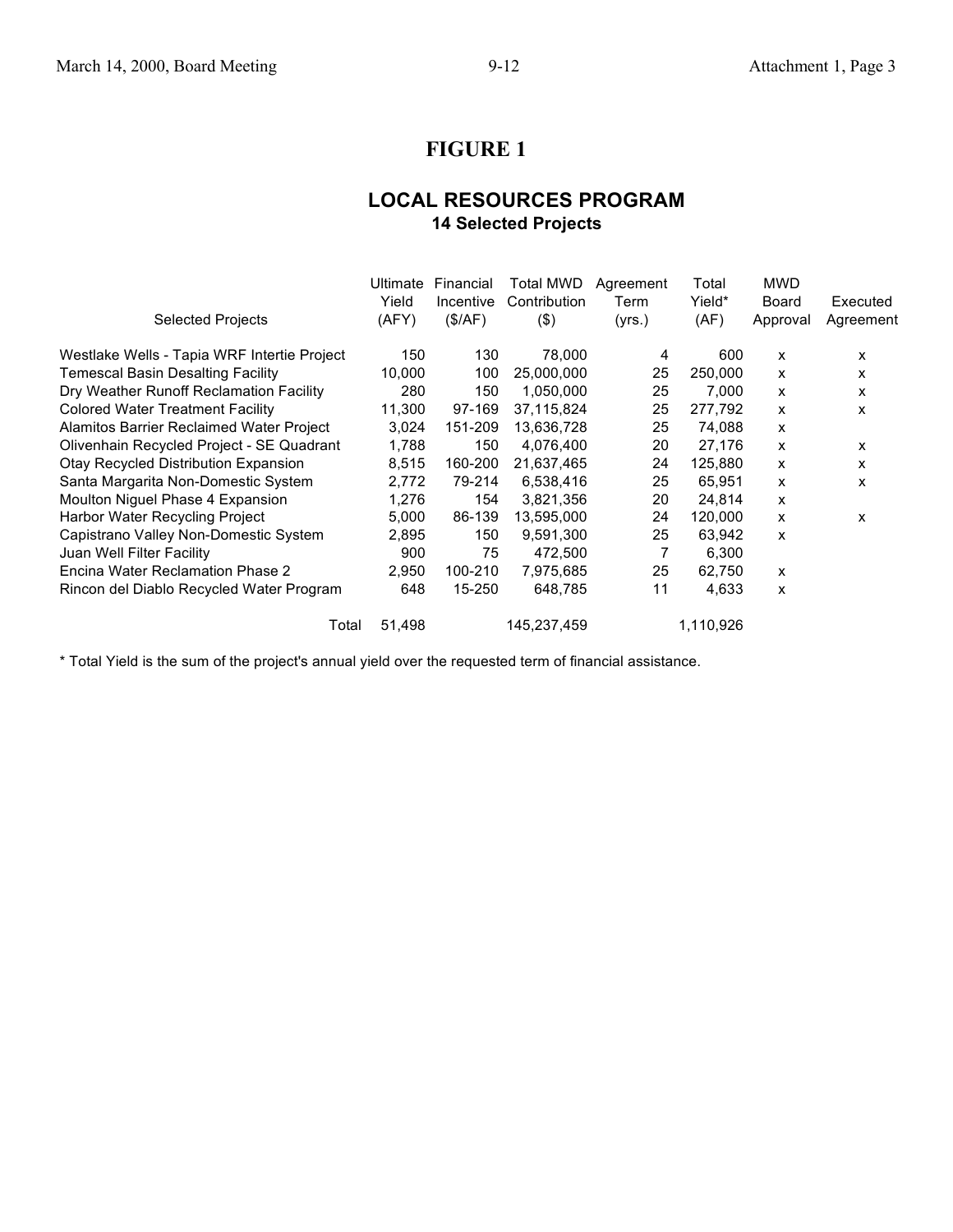### **Juan Well Filter Facility Project Description**

### Overview:

The proposed project, sponsored by Central Basin Municipal Water District (Central Basin), will provide a reliable and consistent supply of potable water to Southern California Water Company (SCWC) customers served by the Artesia system. The Juan Well Filter Facility (Project) will deliver about 900 acre-feet per year of treated groundwater for municipal and domestic purposes in the cities of Artesia, Hawaiian Gardens, portions of the cities of Lakewood and Long Beach, and portions of Los Angeles County.

SCWC will construct and operate the Project under an agreement with Central Basin.

### Treatment Facilities:

The Juan Well is located in southeastern portion of Los Angeles County in the City of Hawaiian Gardens and is one of nine wells in SCWC's Artesia system (see Figure 1). The well has been removed from service since 1993 due to high levels of iron and manganese. High arsenic levels and impending stringent standards are also barriers to restoring production from Juan Well.

SCWC has identified a new arsenic treatment technology using granular ferric hydroxide. The technology has been successfully used in various drinking water and mineral water applications throughout Germany and will be the first application in the United States. The most cost-effective treatment for iron and manganese removal is oxidation followed by filtration. The Project will include the construction of a dual media filter for iron and manganese removal followed by a ferric hydroxide filter for arsenic removal. Other related improvements include a waste discharge line for filter backwashing purposes and chemical storage and feed facilities.

### Process Residuals Disposal

Backwash water from the iron and manganese treatment filters will be discharged to the flood control channel located about 60 feet from the project site. SCWC will apply for an NPDES permit for discharge into the flood control channel. SCWC has constructed several similar facilities in Los Angeles County with similar discharge and permit requirements confirming the performance of the dual media filter. The arsenic treatment filters do not require backwashing and can be regenerated and reused in some applications.

### Points of Connection

Project facilities begin at the Juan Well and terminate at the point of connection to SCWC's potable water system and the discharge line to the flood control channel.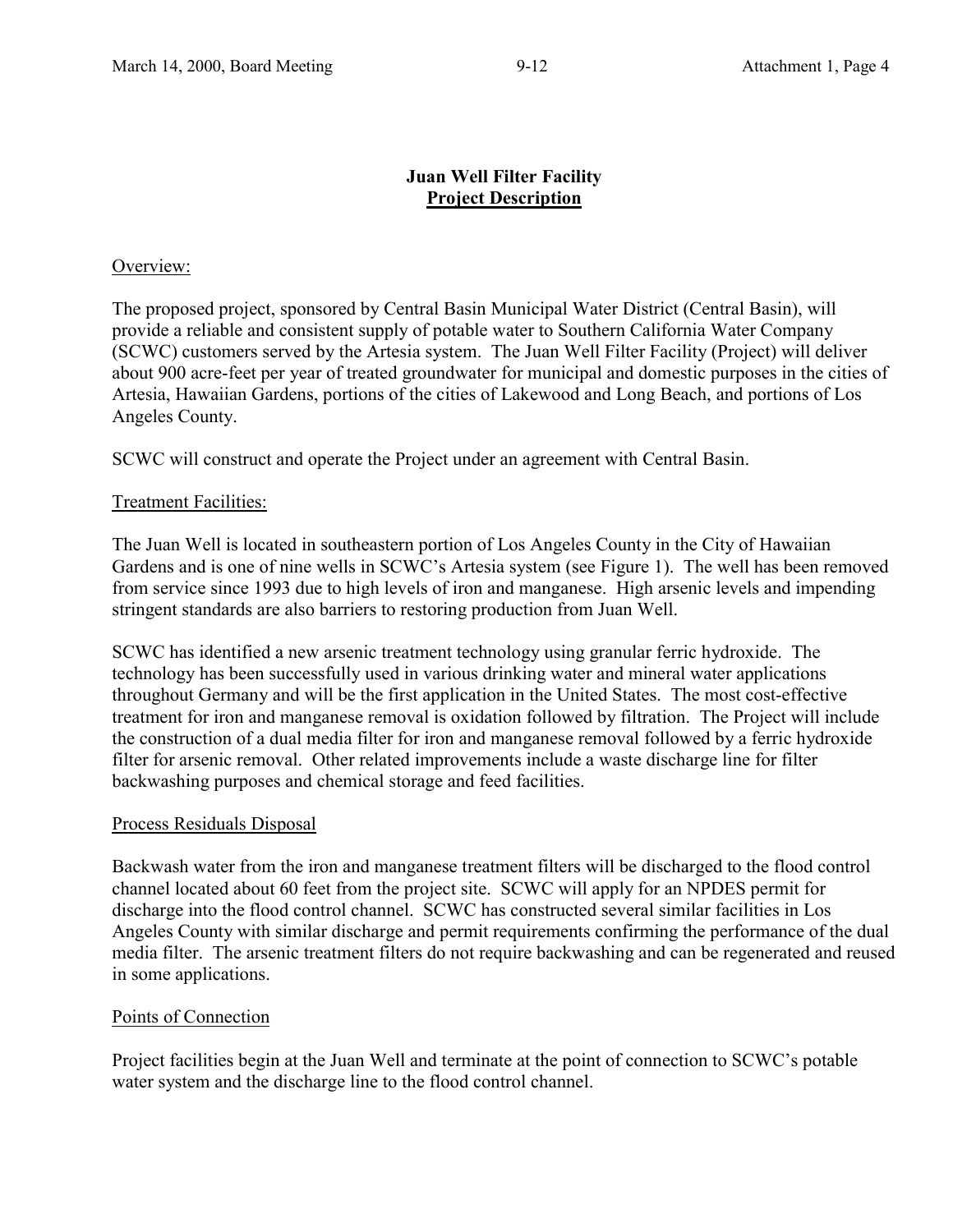## **FIGURE 2**



# **JUAN WELL FILTER FACILITY**